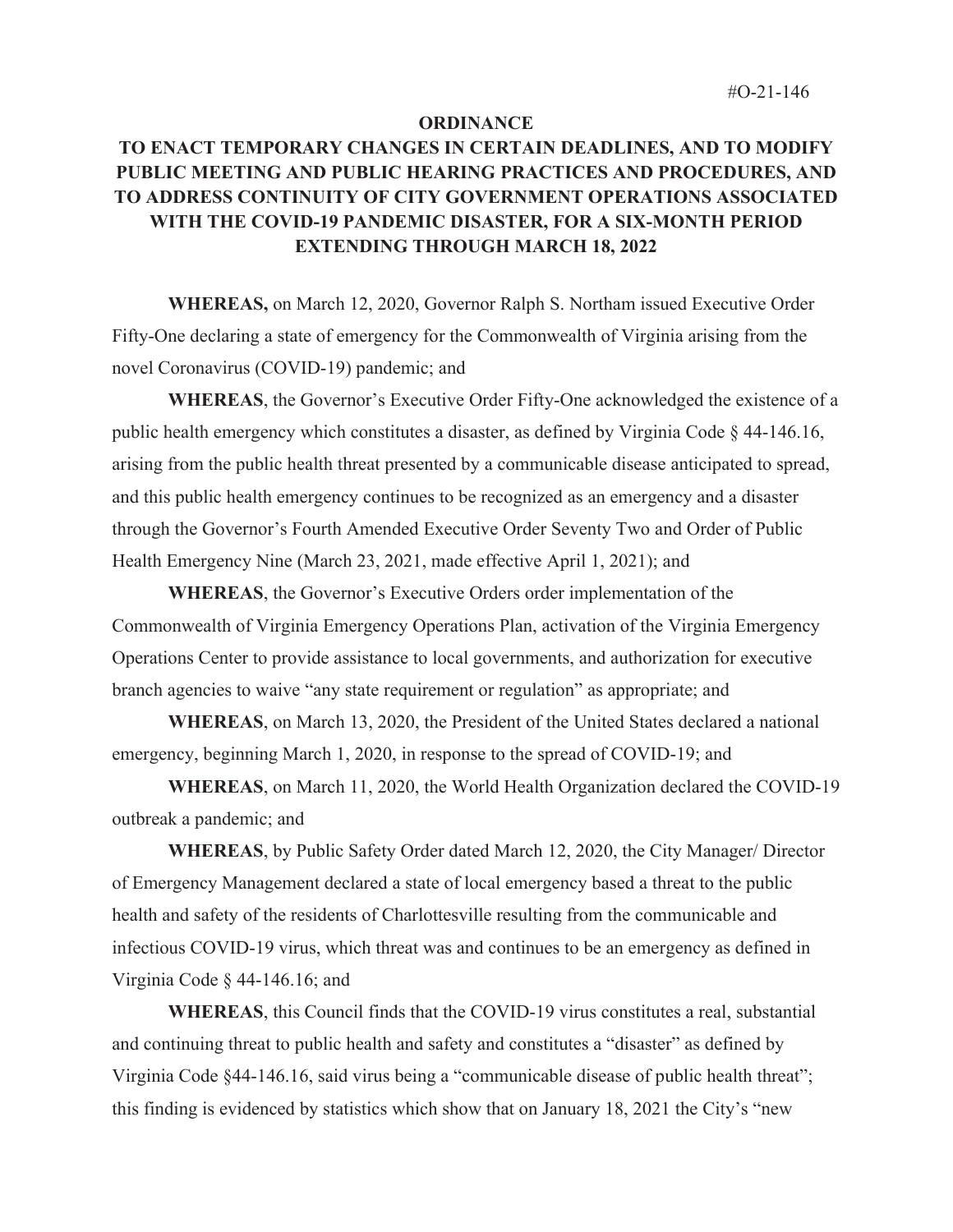cases" numbered 7,245 and 7-day average was 6,166; that on September 6, 2021, the City's "new cases" numbered 8,743 and 7-day average was 3,423; and that on September 27, 2021, the City's "new cases" numbered 7,987 and 7-day average was 3,102 and

**WHEREAS**, by Ordinance # O-20-135 City Council amended and extended its continuity of government ordinance previously enacted by Council on March 25, 2020, as amended and re-enacted on September 8, 2020, October 19, 2020, and April 19, 2021, and City Council now desires to amend and re-enact its continuity of government ordinance to address the needs of City government operations as anticipated during the next six months during the ongoing public health disaster relating to COVID-19 and its variant(s);

**WHEREAS**, Virginia Code § 15.2-1413 provides that, notwithstanding any contrary provision of law, a locality may, by ordinance, provide a method to assure continuity of government in the event of a disaster for a period not to exceed six months; and

**WHEREAS**, Virginia Code § 2.2-3708.2(A)(3) allows, under certain procedural requirements including public notice and access, that members of City Council may convene solely by electronic means to address the emergency; and

**WHEREAS**, the open public meeting requirements of the Virginia Freedom of Information Act ("FOIA") allow properly claimed exemptions provided under either under that Act or any other statute; and

**WHEREAS**, The Attorney General of Virginia issued an opinion dated March 20, 2020 stating that localities have the authority during disasters to adopt ordinances to ensure the continuity of government; and

**WHEREAS**, this Ordinance is enacted in response to the disaster caused by the COVID-19 pandemic and the continuing catastrophic nature of the COVID-19 virus and its current variants; further, this ordinance promotes public health, safety and welfare and is consistent with the laws of the Commonwealth of Virginia, the Charter of the City of Charlottesville, the Constitution of Virginia and the Constitution of the United States of America.

**NOW, THEREFORE, BE IT ORDAINED** by the Council of the City of Charlottesville, Virginia:

1. **THAT** the catastrophic nature of the continuing COVID-19 pandemic makes it unsafe for the City's public bodies to conduct their meetings in accordance with normal practices and procedures, because such practices and procedures require the physical presence of members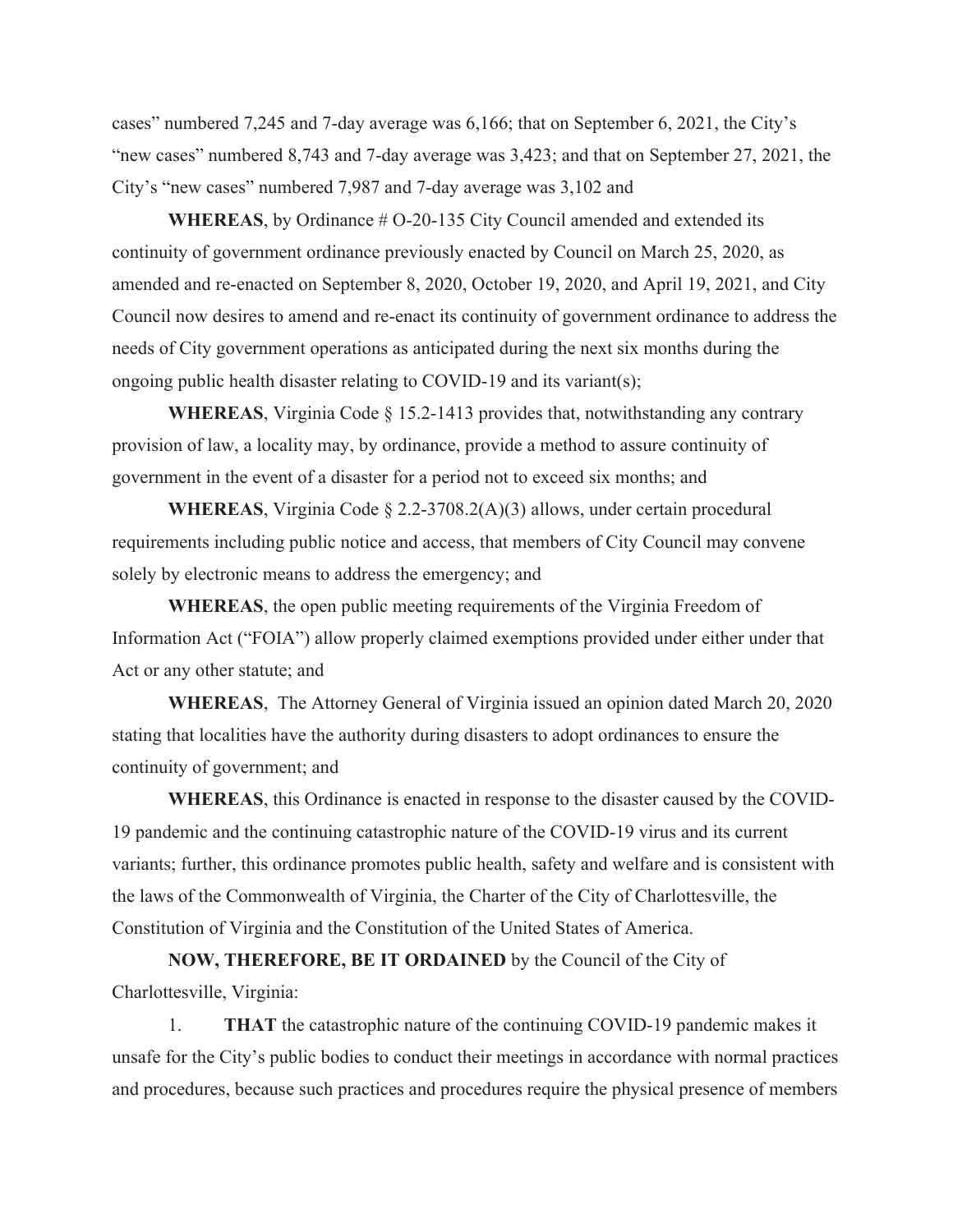of a public body and members of the public within the same room and the City's meeting facilities may not allow adequate measures to be taken in accordance with recommended public health requirements and guidelines. For the purposes of this Ordinance the term "public body" means the City Council, and every board, commission, or agency of the City of Charlottesville, including any committee, subcommittee, or other entity, however designated, created by City Council to perform delegated functions of City Council or to advise the City Council (each, individually, a "Public Body"); and

2. **THAT** in accordance with Virginia Code § 15.2-1413, and notwithstanding any contrary provision of law, general or special, the following emergency procedures are adopted to ensure the continuity of the City government during the continuing COVID-19 emergency and disaster:

- a. Any meeting or activities which normally would require the physical presence of a quorum of members of a Public Body may be held only through real time electronic means (including audio, telephonic, video or other practical electronic medium) without a quorum physically present in one location, and
- b. The City Manager is hereby authorized to restrict the number of electronic meetings each Public Body may conduct each calendar month, based on the capacity and availability of the City staff who are capable and qualified to support the meeting to ensure compliance with this Ordinance, and
- c. Prior to holding any such electronic meeting, the Public Body shall provide public notice of at least 3 days in advance of the electronic meeting identifying how the public may participate or otherwise offer comment, and
- d. Any such electronic meeting of a Public Body shall state on its agenda the location at which members of the public can obtain information as to the means by which the public may access and participate in such electronic meeting, and
- e. Any such electronic meeting of a Public Body shall be open to electronic participation by the public and closed to in-person participation by the public, and each electronic meeting shall be conducted in a manner designed to maximize public participation, and
- f. A video recording of all electronic meetings shall be made available on the City's website within 3 business days following each electronic meeting, and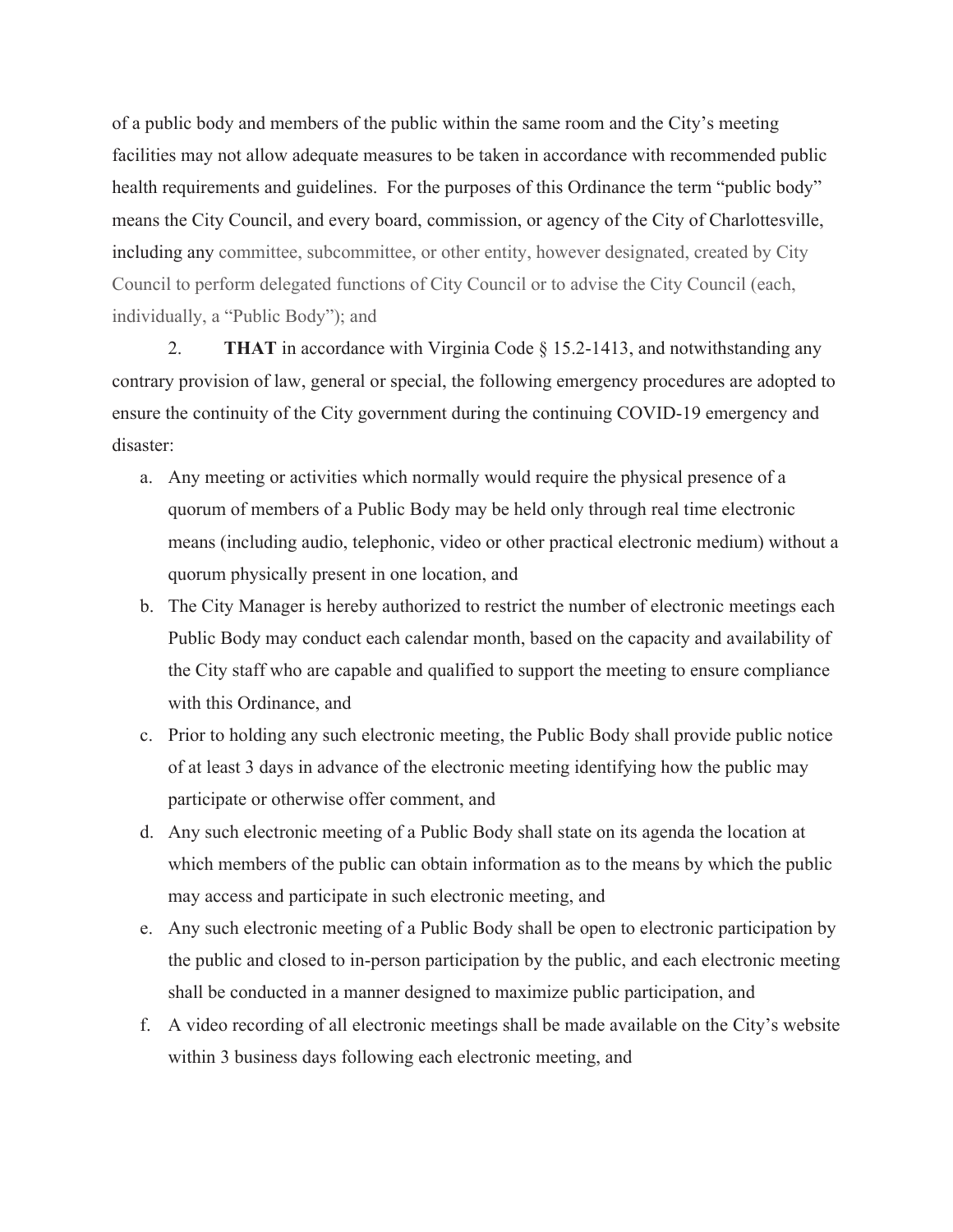- g. With respect to any matter which requires a public hearing, the public hearing may be conducted by an open public comment period called for during an electronic meeting, as well as by submission of written comments to the Clerk of City Council prior to, during and for five (5) business days after the electronic meeting. Notice of the public hearing shall be posted on the City's website at least 5 business days prior to the date of the public hearing.
- h. The minutes of all electronic meetings shall conform to the requirements of law, shall identify how the meeting was conducted, the identity of the members participating, and shall specify what actions were taken at the meeting. A Public Body may approve minutes of an electronic meeting at a subsequent electronic meeting; and
- i. Any provision of Va. Code §2.2-3708.2 requiring the Public Body's approval of electronic participation due to a member's personal matter or medical condition shall not apply for the duration of the local emergency declaration.

## And,

3. **THAT** the following fees relating to use of City property are adjusted:

- a. The café permit fee assessed pursuant to Charlottesville City Code Sec. 28-214(c) be and hereby is waived for the months of March and April 2020, and
- b. The café permit fee assessed pursuant to Charlottesville City Code Sec. 28-214(c) be and hereby is reduced by fifty percent (50%) for the months of May through December 2020 and the months of January through October 2021, and
- c. The City Manager may grant a credit to any café permit holder who paid the full amount of its café permit fees during any of the months referenced in 3.a or 3.b, above, said credit to be calculated in accordance with 3.a and 3.b, above and applied within a permit year designated by the City Manager, and
- d. The rental fee assessed pursuant to Charlottesville City Code Sec. 28-5 and City Council's approved fee schedule (fees for City parking spaces used for outdoor dining) shall be reduced by fifty percent (50%) for the months of May through December of 2020 and January through October of 2021.

**IT IS FURTHER ORDAINED THAT**, notwithstanding any provision of law, regulation or policy to the contrary, any deadlines requiring action by a Public Body or any City officers (including Constitutional Officers) or City employees, within a period of 60 or fewer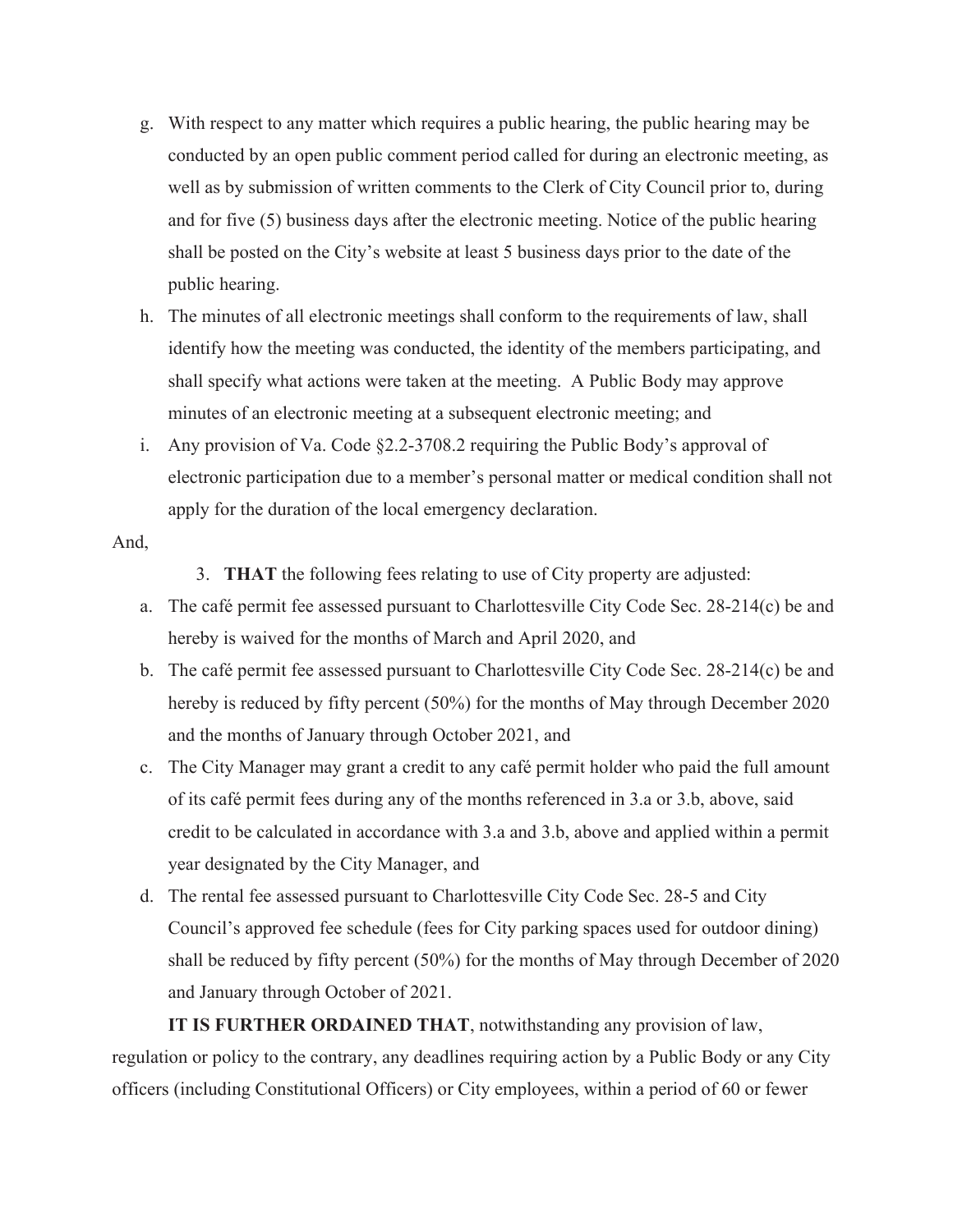days, shall be suspended during this emergency and disaster. The Public Bodies, and the City's officers and employees, are encouraged to take all such action as is practical and appropriate to meet those deadlines; however, failure to meet any such deadlines shall not constitute or be deemed to be a default, violation, approval, official recommendation or other action.

**IT IS FURTHER ORDAINED THAT** any scheduled non-emergency public hearings and action items of a Public Body may be postponed to a date certain if, in the judgment of the Public Body, it would be in the best interests of the public to do so, provided that public notice is given so that the public are aware of how and when to present their views.

**IT IS FURTHER ORDAINED THAT** this Ordinance shall not operate to preclude any authority whose governing board is appointed by this City Council from making its own decisions and rules regarding the conduct of its meetings either electronically or by means of having a quorum physically assembled, so long as those meetings are in compliance with applicable Executive Orders of the Governor of Virginia and any local ordinance which may be enacted by this Council to impose restrictions necessary to prevent the spreading of the COVID-19 virus within the City of Charlottesville; however, any such authority may also elect to conduct its meetings electronically as a Public Body within the purview of this Ordinance.

**IT IS FURTHER ORDAINED THAT** actions authorized by this Council within Resolution # R-20-045 (special zoning accommodations for The Haven), or within any ordinance(s) provided to facilitate the safe conduct of elections within the City of Charlottesville, are hereby ratified and continued, in accordance with the terms set forth in said Resolution or ordinances.

**IT IS FURTHER ORDAINED THAT** the continuity of government ordinance adopted on March 25, 2020, as amended and re-enacted on September 8, 2020, October 19, 2020, and April 19, 2021 is hereby repealed.

**IT IS FURTHER ORDAINED THAT** a continuing emergency exists, and the City Manager's Declaration of a local emergency, authorized by resolution of this City Council on March 12, 2020 (#R-20-035) remains in effect; the various actions referred to within this Ordinance are necessary to be taken to address the continuing emergency, and this Ordinance shall be effective immediately upon its adoption.

**IT IS FURTHER ORDAINED THAT** pursuant to Charlottesville City Code §2-96, by a four-fifths vote of City Council, this Ordinance is enacted on the date of its introduction, and